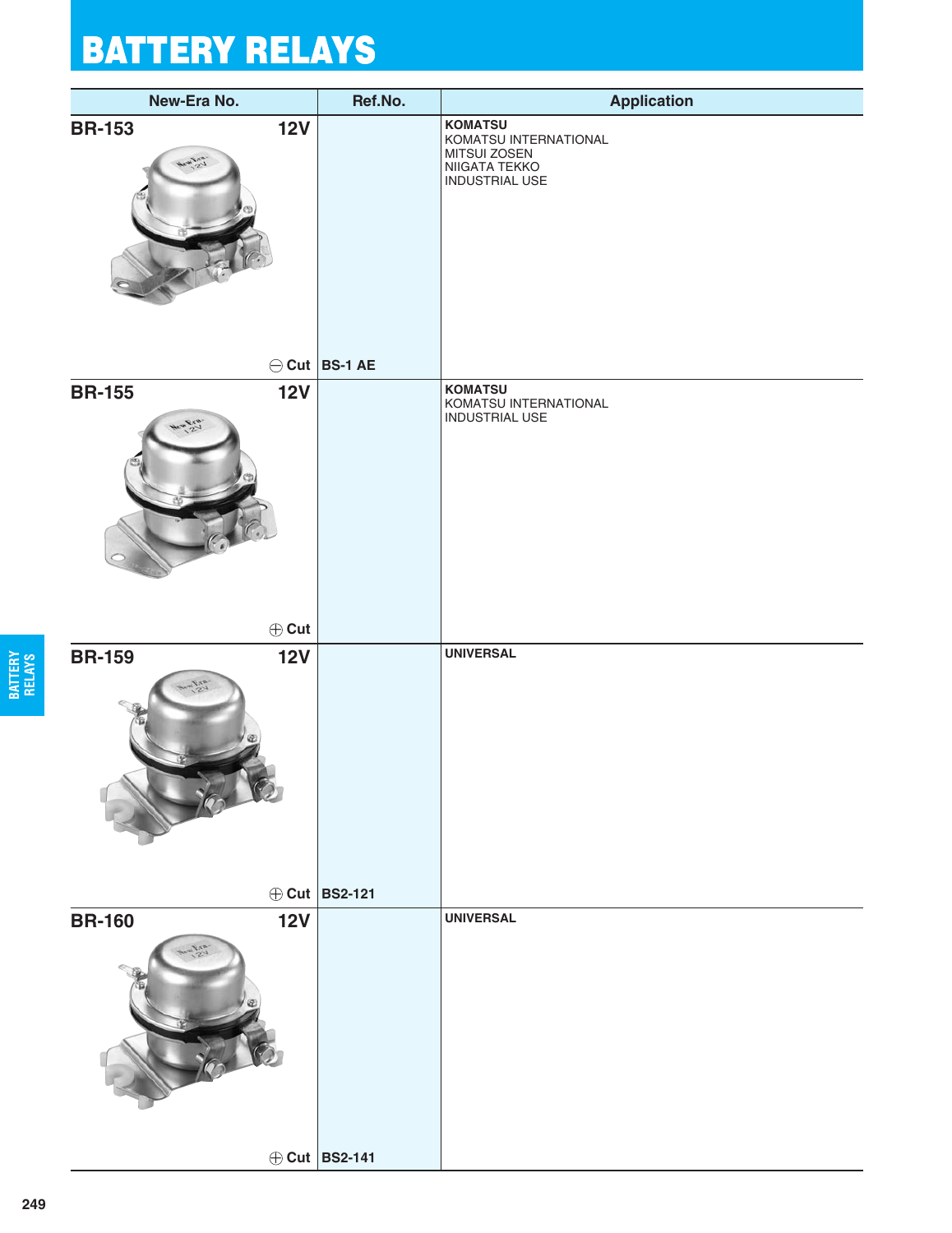|               | New-Era No.          | Ref.No.                                                       |                                   | <b>Application</b>                            |           |
|---------------|----------------------|---------------------------------------------------------------|-----------------------------------|-----------------------------------------------|-----------|
| <b>BR-161</b> | <b>12V</b>           | 25230-C6400                                                   | <b>NISSAN</b>                     |                                               |           |
|               | $\oplus$ Cut   BS791 |                                                               |                                   |                                               |           |
| <b>BR-162</b> | <b>12V</b>           | 8970261600                                                    | <b>ISUZU</b>                      |                                               |           |
|               | $\oplus$ Cut   BS971 |                                                               |                                   |                                               |           |
| <b>BR-253</b> | <b>24V</b>           | 8279-0008<br>8279-0018<br>8279-0021<br>8279-0033<br>8279-0043 | <b>ISUZU</b><br><b>BUS, TRUCK</b> | TX541, 542, 552<br>BR351, 751<br>BA741, BC161 | $62 - 68$ |
|               |                      | $\ominus$ Cut BS-E <sub>1</sub> AE                            |                                   |                                               |           |
| <b>BR-257</b> | <b>24V</b>           | 60713-50450<br>60713-50451                                    | <b>HINO</b><br><b>TRUCK</b>       | KC320, KF721, KM300,<br>TC311, ZM711          | $69 - 72$ |
|               |                      | ⊕ Cut BS-L AE                                                 |                                   |                                               |           |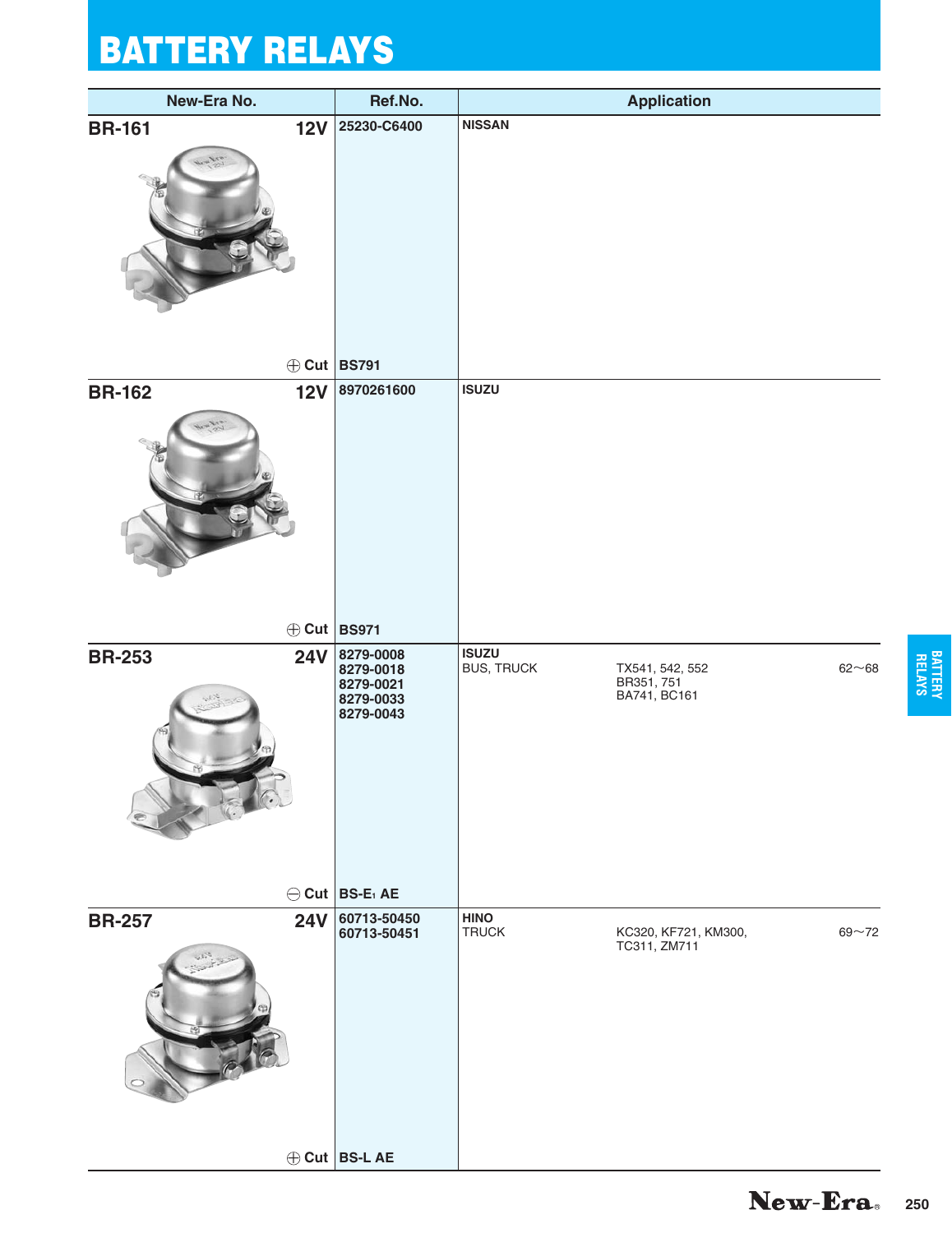| New-Era No.                                                        | Ref.No.                             | <b>Application</b>                |               |           |  |  |
|--------------------------------------------------------------------|-------------------------------------|-----------------------------------|---------------|-----------|--|--|
| <b>24V</b><br><b>BR-259</b>                                        | 25613-90008                         | <b>NISSAN(DIESEL)</b><br>UD TRUCK | 6TWCTC80/81   | $69 -$    |  |  |
|                                                                    | ⊕ Cut BS-N AE                       |                                   |               |           |  |  |
| <b>BR-261</b><br>24V<br>$J_{12}$                                   | 8279-0052<br>8279-0055<br>8279-0065 | <b>ISUZU</b><br><b>BUS, TRUCK</b> | BH20P, TX, TD | $69 - 72$ |  |  |
| $\oplus$ Cut                                                       | <b>BS-HAE</b><br>Q AE               |                                   |               |           |  |  |
| <b>BR-262</b><br><b>24V</b><br>R. O                                | 8255-0008<br>60713-52330            | <b>ISUZU</b><br><b>TRUCK</b>      | TX, TD        | $73$ ~    |  |  |
|                                                                    | ⊕ Cut BS-262 AE                     |                                   |               |           |  |  |
| <b>BR-263</b><br><b>24V</b><br>$\sigma_{\rm{iso}}$<br>$\oplus$ Cut | 8255-0009                           | <b>ISUZU</b><br><b>BUS, TRUCK</b> | TX, TD, BU    | 73 $\sim$ |  |  |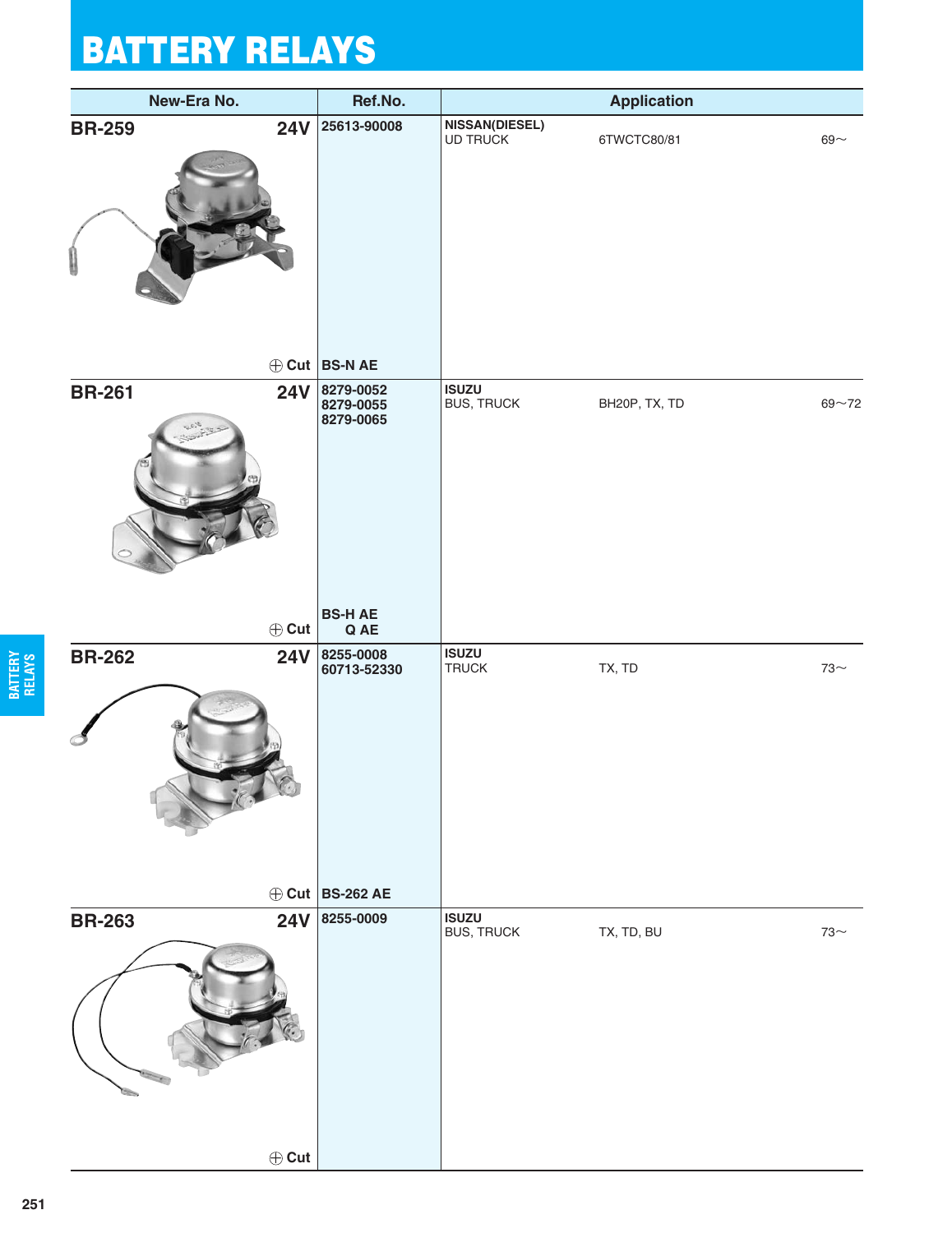| New-Era No.        |               | Ref.No.                    | <b>Application</b>           |        |           |  |
|--------------------|---------------|----------------------------|------------------------------|--------|-----------|--|
| <b>BR-264</b>      |               | 24V 8255-0012              | <b>ISUZU</b><br><b>TRUCK</b> | TX, TD | 73 $\sim$ |  |
|                    |               | $\oplus$ Cut BS-264 AE     |                              |        |           |  |
| <b>BR-265</b><br>C | 24V           | 25613-Z2000<br>25613-Z2002 | NISSAN(DIESEL)<br>UD TRUCK   |        | 79 $\sim$ |  |
|                    |               | $\oplus$ Cut BS-312 AE     |                              |        |           |  |
| <b>BR-266</b>      | 24V           | 08088-10000                | <b>KOMATSU</b>               |        |           |  |
|                    | $\ominus$ Cut |                            |                              |        |           |  |
| <b>BR-268</b>      | <b>24V</b>    | 25613-90016                | <b>NISSAN</b>                |        |           |  |
|                    |               | ⊕ Cut BS662-1              |                              |        |           |  |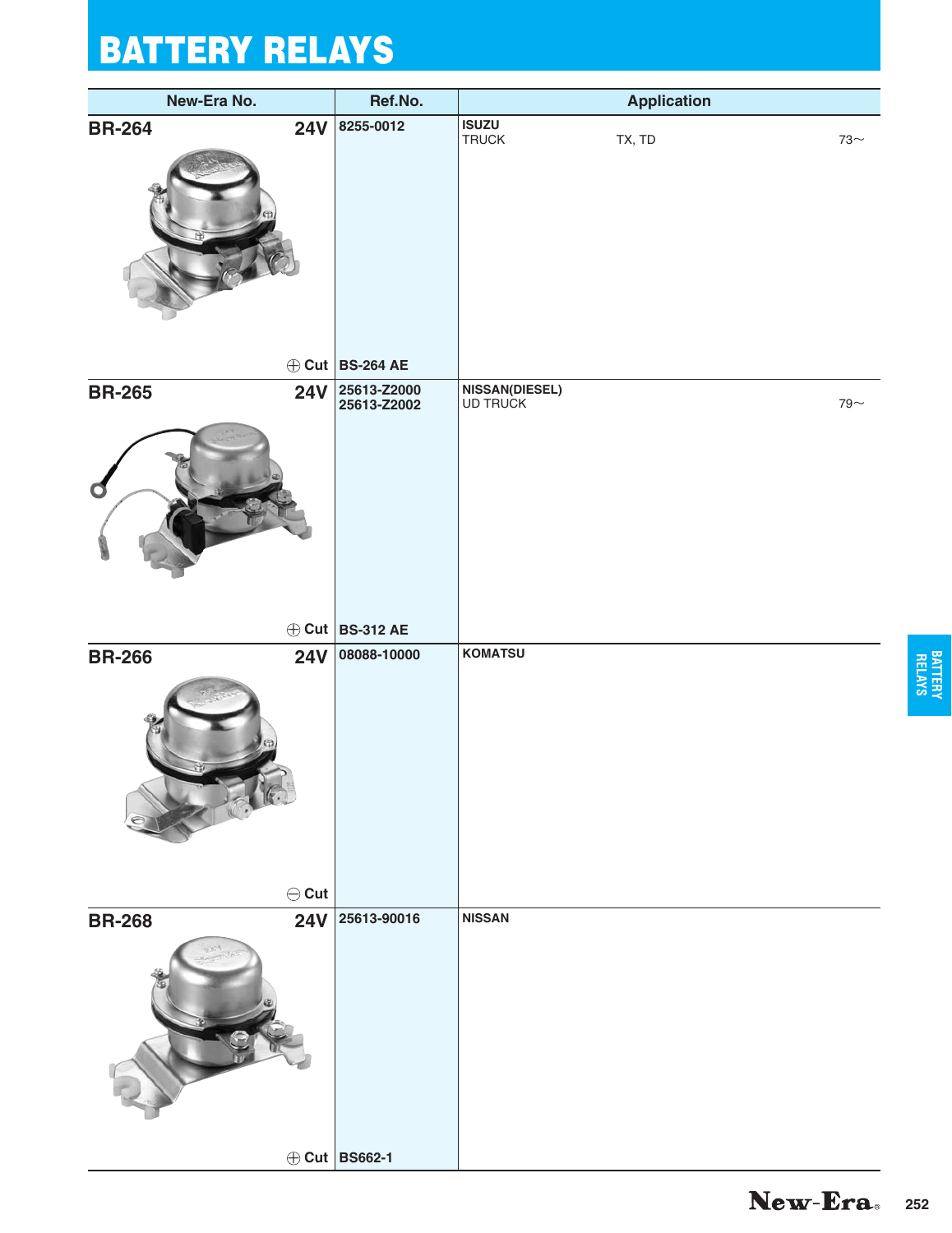|               | New-Era No.  | Ref.No.                      | <b>Application</b>            |
|---------------|--------------|------------------------------|-------------------------------|
| <b>BR-270</b> | <b>24V</b>   | 8-94379543-0<br>8-94379543-1 | <b>ISUZU</b>                  |
|               |              | X4255762                     | <b>HITACHI</b>                |
|               |              | $\oplus$ Cut BS982           |                               |
| <b>BR-271</b> | <b>24V</b>   | 25510-Z6000                  | <b>NISSAN</b>                 |
|               |              | $\oplus$ Cut BS-082-2        |                               |
| <b>BR-621</b> | <b>24V</b>   |                              | <b>KOMATSU</b><br>BR-262 TYPE |
|               | $\oplus$ Cut |                              |                               |
| <b>BR-630</b> | <b>24V</b>   |                              | <b>KOMATSU</b><br>BR-262 TYPE |
|               | $\oplus$ Cut |                              |                               |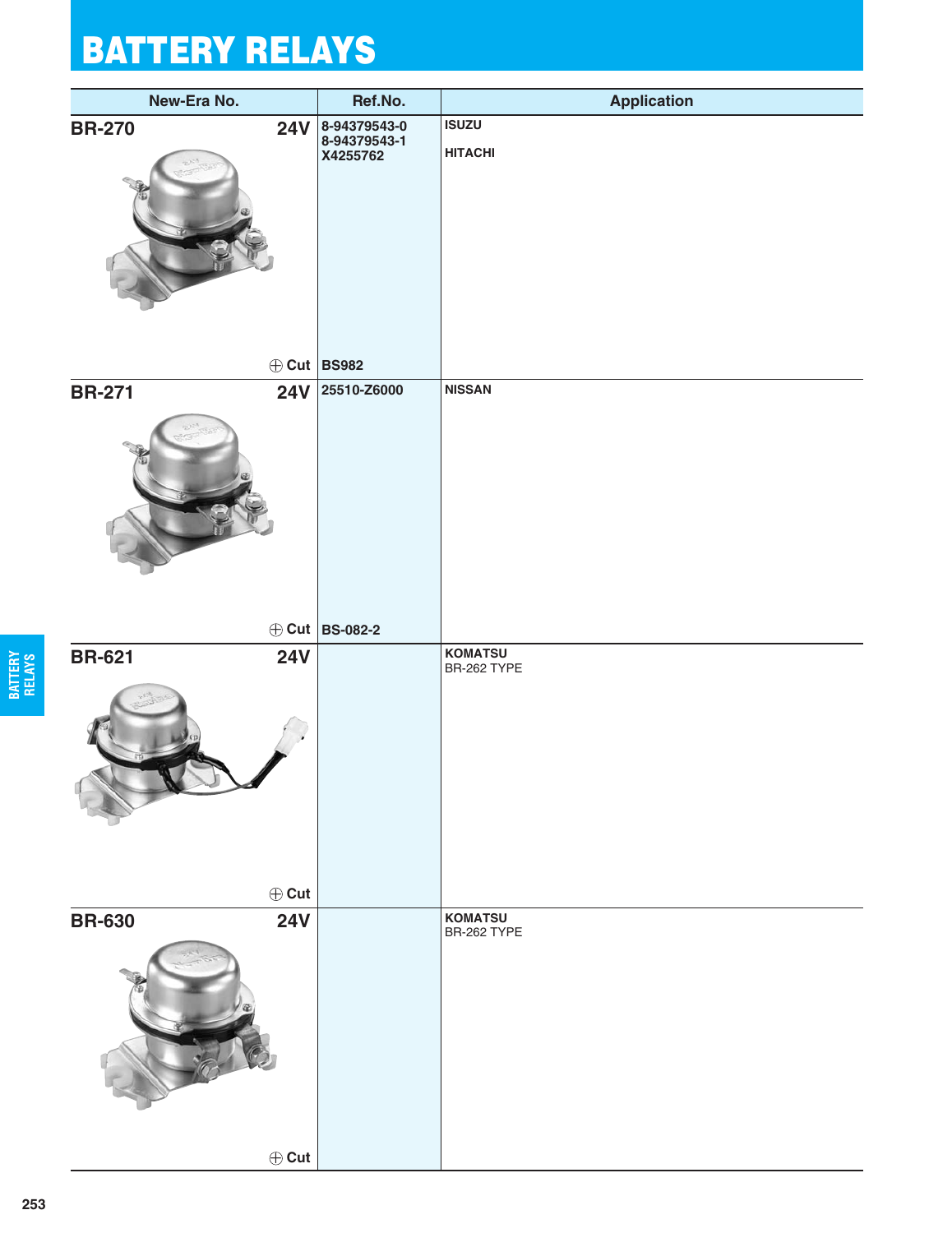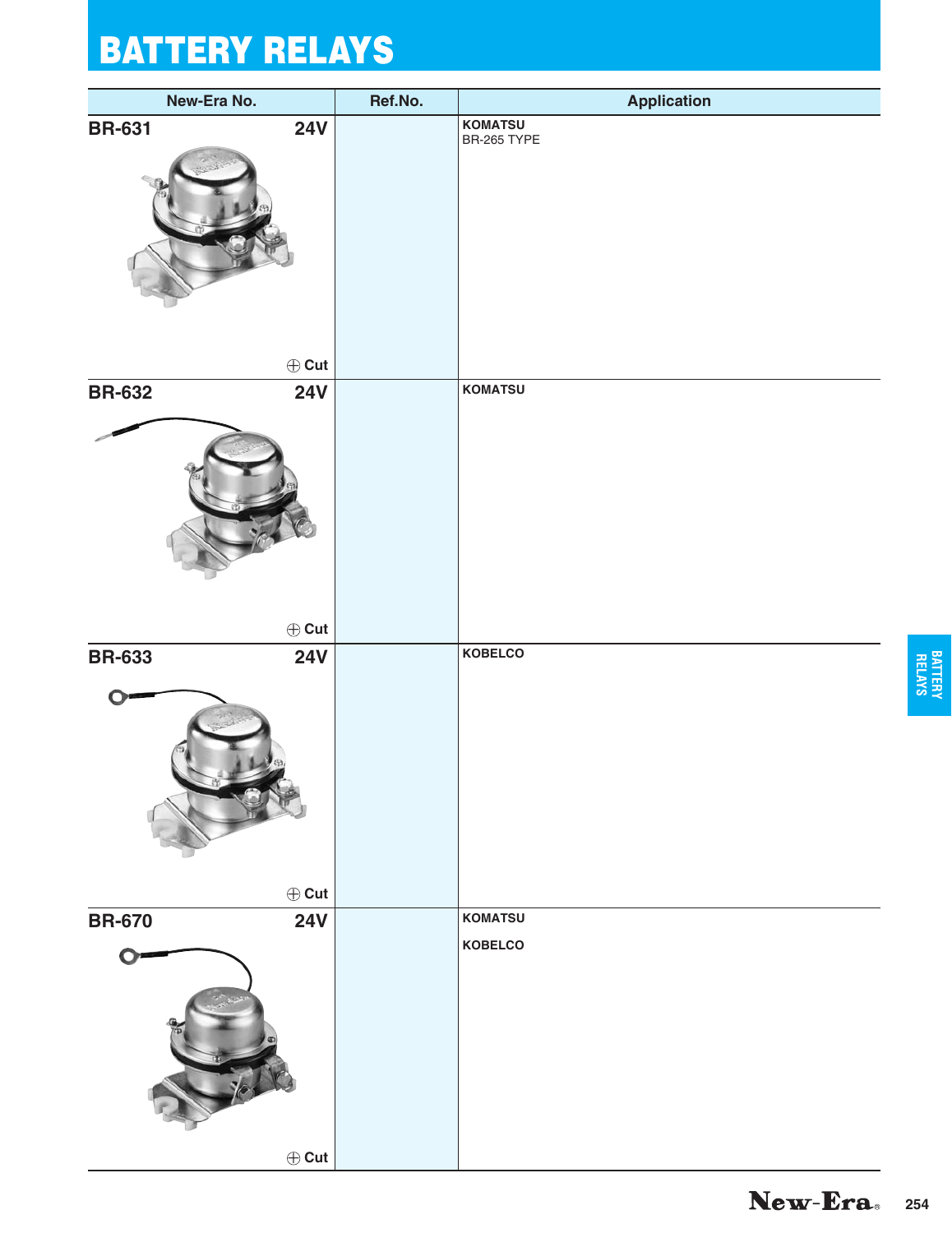





| New-Era No.   | Cut                      | <b>Rated Voltage</b> |            | <b>Rated Current</b> |                   | <b>Insulator</b> | Shape of         | <b>Type</b>      |                                    |
|---------------|--------------------------|----------------------|------------|----------------------|-------------------|------------------|------------------|------------------|------------------------------------|
|               |                          | <b>Starting</b>      | Charging   | Within 0.1sec.       | <b>Continuous</b> | on bracket       | main<br>terminal | of circuit       | <b>Remarks</b>                     |
| <b>BR-153</b> | $\overline{\phantom{0}}$ | 12V                  | 14V        | 1000A                | 40A               | without          | A                | $\mathbf{1}$     |                                    |
| <b>BR-155</b> | $+$                      | 12V                  | 14V        | 1000A                | 40A               | without          | A                | 2                |                                    |
| <b>BR-159</b> | $+$                      | 12V                  | 14V        | 1000A                | 100A              | with             | B                | 6                |                                    |
| <b>BR-160</b> | $^{+}$                   | <b>12V</b>           | 14V        | 1000A                | 100A              | with             | B                | $\overline{4}$   |                                    |
| <b>BR-161</b> | $+$                      | <b>12V</b>           | <b>14V</b> | 1000A                | 100A              | with             | C                | 6                |                                    |
| <b>BR-162</b> | $+$                      | <b>12V</b>           | <b>14V</b> | 1000A                | 100A              | with             | $\mathsf C$      | $\overline{4}$   |                                    |
| <b>BR-253</b> | $\qquad \qquad -$        | <b>24V</b>           | <b>28V</b> | 1000A                | 120A              | without          | A                | $\mathbf{1}$     |                                    |
| <b>BR-257</b> | $^{+}$                   | 24V                  | 28V        | 1000A                | 120A              | without          | A                | 3                |                                    |
| <b>BR-259</b> | $^{+}$                   | 24V                  | <b>28V</b> | 1000A                | 35A               | without          | C                | $\mathbf{2}$     |                                    |
| <b>BR-261</b> | $^{+}$                   | 24V                  | <b>28V</b> | 1000A                | 120A              | with             | B                | $\mathbf{2}$     |                                    |
| <b>BR-262</b> | $^{+}$                   | 24V                  | <b>28V</b> | 1000A                | 35A               | with             | B                | $\overline{4}$   | one lead wire<br>on coil terminal  |
| <b>BR-263</b> | $+$                      | 24V                  | <b>28V</b> | 1000A                | 35A               | with             | B                | 4                | two lead wires<br>on coil terminal |
| <b>BR-264</b> | $+$                      | <b>24V</b>           | <b>28V</b> | 1000A                | 35A               | with             | B                | $\overline{4}$   | no lead wire<br>on coil terminal   |
| <b>BR-265</b> | $^{+}$                   | 24V                  | <b>28V</b> | 1000A                | 35A               | with             | $\mathsf{C}$     | 6                |                                    |
| <b>BR-266</b> | $\qquad \qquad -$        | 24V                  | <b>28V</b> | 1000A                | 35A               | without          | A                | 8                |                                    |
| <b>BR-268</b> | $^{+}$                   | 24V                  | <b>28V</b> | 1000A                | 100A              | with             | C                | 6                | High bracket<br>type               |
| <b>BR-270</b> | $^{+}$                   | 24V                  | 28V        | 1000A                | 100A              | with             | C                | $\overline{4}$   |                                    |
| <b>BR-271</b> | $^{+}$                   | 24V                  | <b>28V</b> | 1000A                | 100A              | with             | C                | 6                |                                    |
| <b>BR-621</b> | $^{+}$                   | 24V                  | <b>28V</b> | 1500A                | 120A              | with             | B                | $\overline{7}$   |                                    |
| <b>BR-630</b> | $+$                      | 24V                  | <b>28V</b> | 1000A                | 100A              | with             | B                | 5                |                                    |
| <b>BR-631</b> | $+$                      | <b>24V</b>           | <b>28V</b> | 1000A                | 100A              | with             | C                | 5                |                                    |
| <b>BR-632</b> | $+$                      | 24V                  | <b>28V</b> | 1000A                | 120A              | with             | B                | 9                |                                    |
| <b>BR-633</b> | $^{+}$                   | 24V                  | <b>28V</b> | 1000A                | 120A              | with             | C                | $\boldsymbol{9}$ |                                    |
| <b>BR-670</b> | $^{+}$                   | 24V                  | <b>28V</b> | 1000A                | 120A              | with             | B                | 10               |                                    |